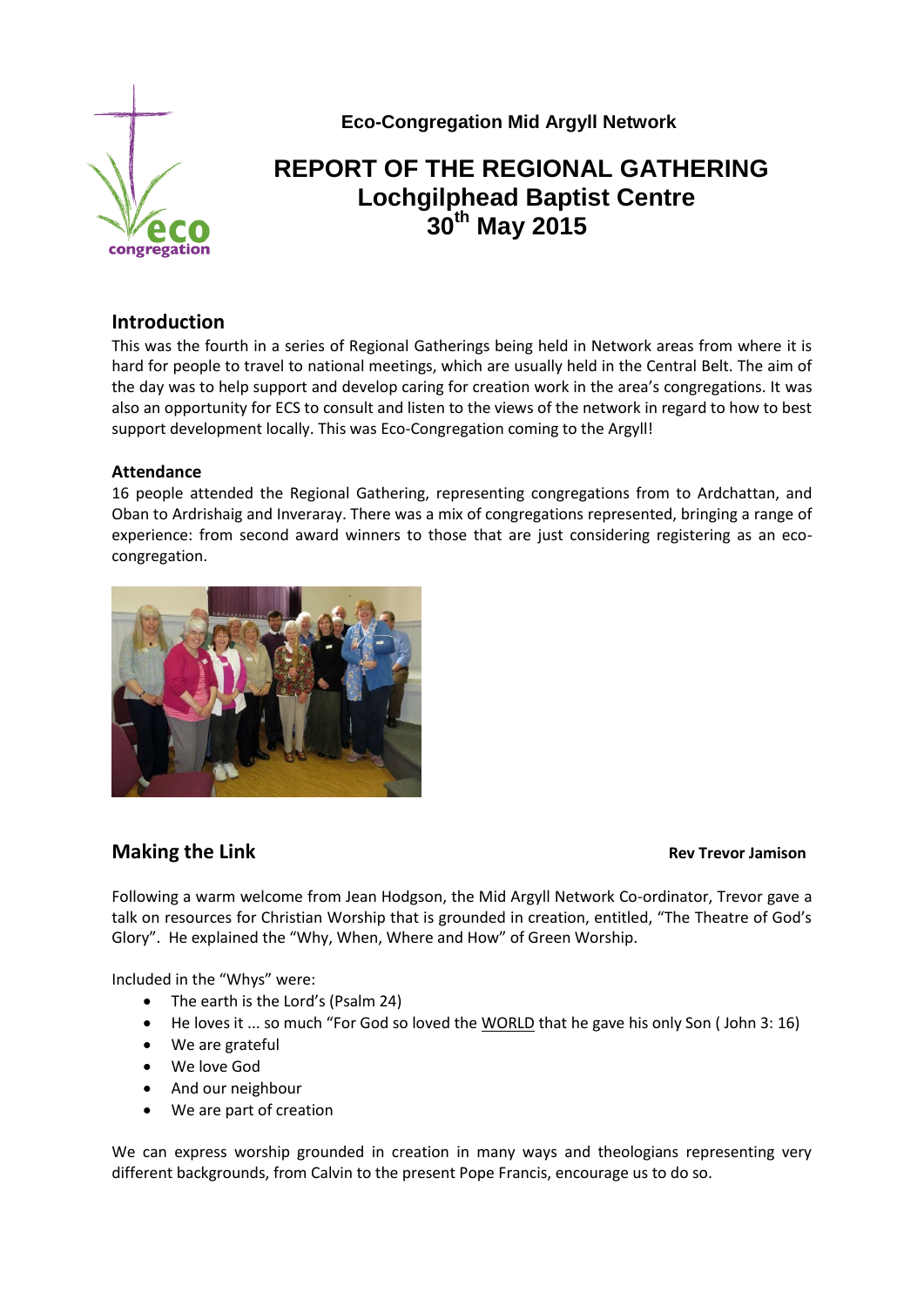Trevor reminded us that we are worshipping God and not creation itself and among the "Whens" were special occasions, at different seasons of the year and through special actions in our churches, like floral arrangements, it can be at any time!

We can obviously have worship focussed on creation both inside and especially outside our church buildings and our worship can be through:

- Praying
- Singing
- Preaching
- At the table

Trevor then led us in prayer and song, including a new song by Carolyn Winfrey Gillette sung to the tune of Beethoven's Ode to Joy, see [www.carolynshymns.com/.](http://www.carolynshymns.com/)

For preaching, favoured texts include Romans 8, Colossians 1, Genesis 1 and 2, Psalms and a suggestion to follow the lectionary. For some, it might also be appropriate to consider the way in which the liturgy is used at the table and with the elements: are they organic, fairly traded, locally produced?



Trevor's final thought was "Let everything that breathes praise the Lord! Praise the Lord!" Psalm 150: 6

# **Growing Eco-Congregation in Scotland\* Margaret Warnock**

This was an overview of the movement showing how it had grown from just 4 pilot congregations in 2000 to more than 330 now registered. There are 11 registered eco-congregations in the Mid Argyll area and contact with a further 3 congregations. Amongst the registered congregations there are also 3 award winners. However, many more congregations and parishes than those registered are probably active in caring for creation work.

Eco-Congregation Scotland offers:

- Resources: web based, written resources, people
- Support: web site: [www.ecocongregationscotland.org,](http://www.ecocongregationscotland.org/) newsletters, links to other organisations, support and advice
- An Award scheme to affirm, encourage and witness
- Local Networks to help churches: work together on bigger, joint projects, exchange ideas, access information, advice and grants
- An Environmental Chaplain to help understanding of the spiritual and theological reasons why we should care for creation

Margaret then showed examples of congregations from across Scotland that are taking action in the three core areas of the Eco-Congregation programme: Spiritual, Practical and Community. There are also church based environmental programmes in many different countries throughout Europe and beyond and some, such as Hungary, have adopted the Eco-Congregation model.

Lastly, Margaret shared ECS's mission (see also [http://www.ecocongregationscotland.org/about](http://www.ecocongregationscotland.org/about-us/about/)[us/about/\)](http://www.ecocongregationscotland.org/about-us/about/):

- In prayer, worship and conversation we discover what it means to care for God's creation
- We put that care into action individually, locally, nationally and globally, desiring to live justly in a transformed world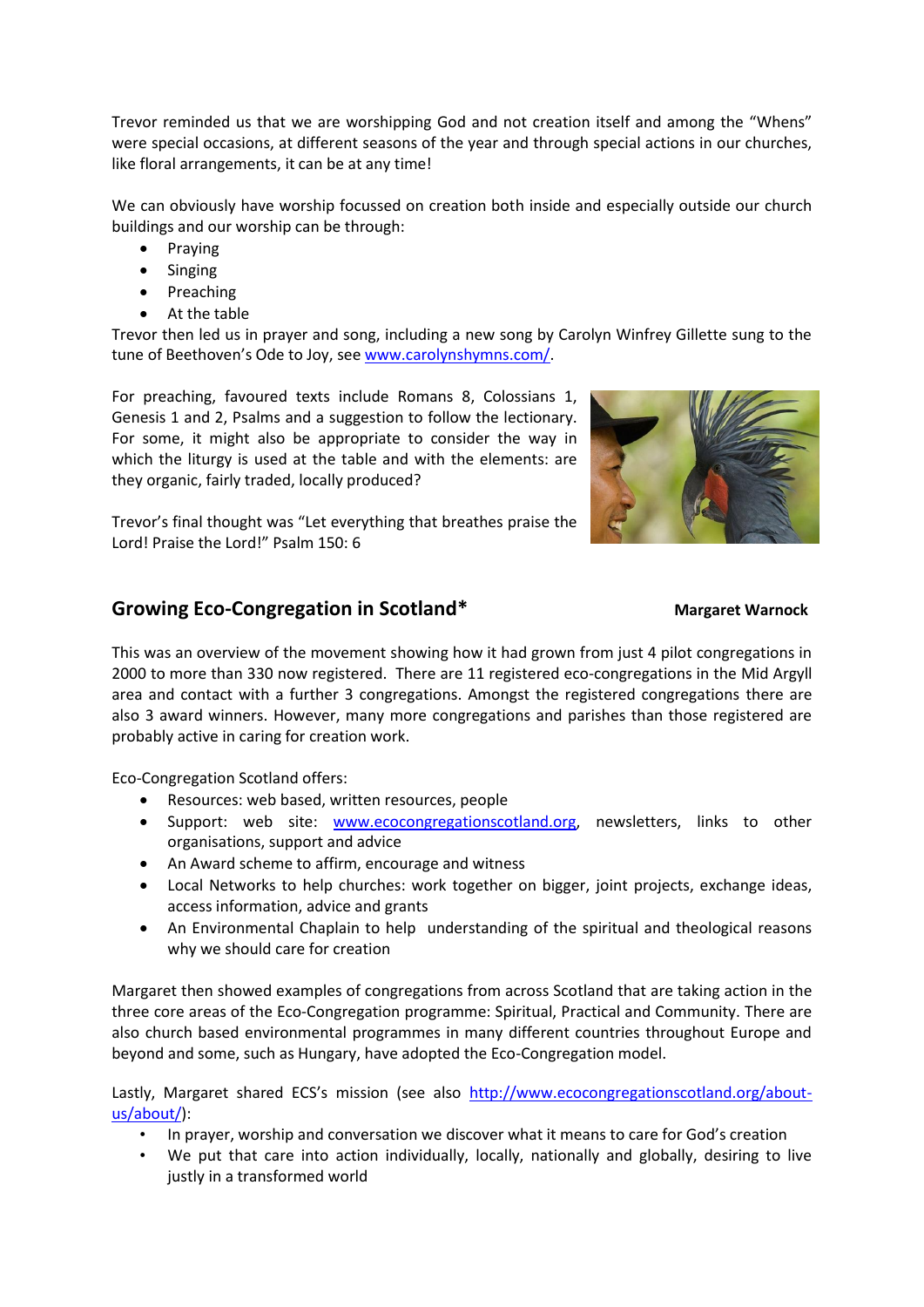• We commit ourselves to campaigning on urgent threats to the web of life in our vulnerable world



# **Open Forum**

Discussion then focussed on three areas:

**1. The Award System:** the purpose of the Award, how to apply and gain an Award, criteria and timing. Full information about all these items can be found at: <http://www.ecocongregationscotland.org/award/>

**2. A New Network for North Argyll?** With congregations being so scattered in this part of Argyll and the distances that have to be travelled in order to meet up as a network, it was decided that it would be beneficial to the growth and development of the Eco-Congregation movement in the area to pilot a new network grouping amongst the congregations in the North Argyll area. (See also **Growing ECS in Mid Argyll – and the wider area).**

**3. Sustainable Church Buildings** many congregations struggle with maintaining and using old buildings that are difficult to heat and light efficiently. Churches in the Cowal area are currently being assisted with tackling these challenges through a project which looks at how these buildings can be made more sustainable and so encourage greater use and witness to their communities. Scott Wham the young architect who wrote the ECS resource about "Greening Church Buildings" (see [http://www.ecocongregationscotland.org/wp](http://www.ecocongregationscotland.org/wp-content/uploads/2012/11/Greening-Church-Buildings.pdf)-content/uploads/2012/11/Greening-Church-

[Buildings.pdf\)](http://www.ecocongregationscotland.org/wp-content/uploads/2012/11/Greening-Church-Buildings.pdf) is working with the Church of Scotland on this project, which is just moving into the implementation stage. He is available to come and talk to networks about lessons learned in Cowal.

### **Community links with Environmental projects (1) Peter Creech Blarbuie Woodland Project**

This project is a mental health charity and has been set up in the woodland area between two hospitals. The woodlands were planted around 150 years ago and the charity encourages the sustainable and artistic use of the woods. They train people in woodland skills and work with mental health service users, community payback and Job Centre Plus schemes.

Logs, bedding plants and salad crops are sold to generate income. All food is grown organically and

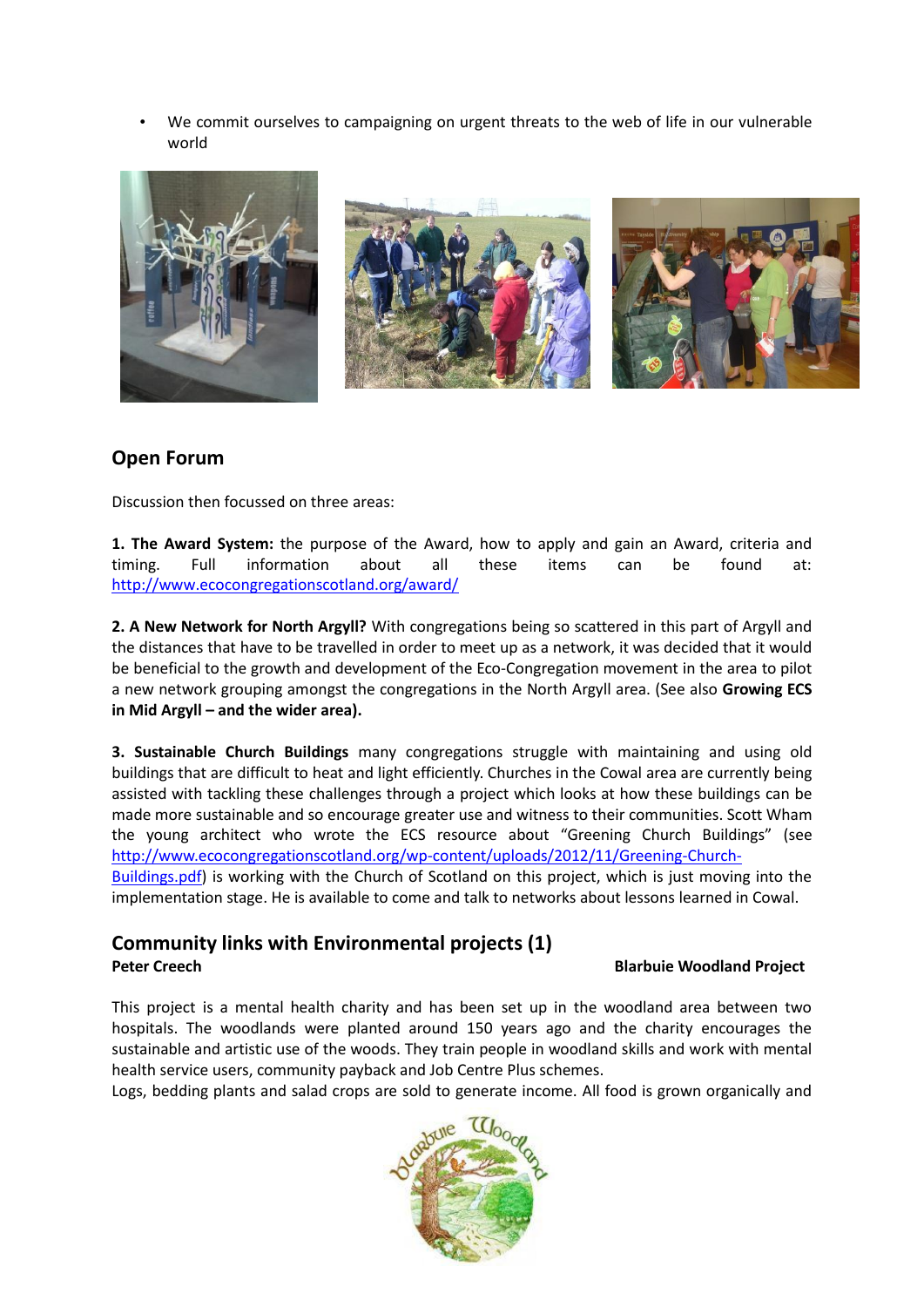polytunnels have been established on a reclaimed bowling green area. All ability access walking trails run through area. There are 3 part-time staff and fifteen trainees and the project runs on a budget of £80,000 a year.

There are various opportunities for working together with churches, including:

- Enjoying the woodlands as a place to relax, regenerate and learn.
- Getting involved as volunteers and helping with path-work, tree planting, maintenance, crafts, public events and guided walks. Walk Leaders are provided with training by Paths for All.
- Blarbuie are in discussion with Ardrishaig Parish Church about providing support for developing their church garden and grounds.

With so much of Argyll being covered in woodland and forest there will be other local opportunities to get involved and support practical community projects, such as Blarbuie. See:

<http://www.communitywoods.org/> <http://www.woodlandtrust.org.uk/> <http://www.reforestingscotland.org/projects/>

# **Community links with Environmental projects (2) Liz Craven Lochgilphead Campus**

Lochgilphead Campus has been an Eco School since 2007 and from then until 2010, they built up a number of different projects within the school grounds, mainly focussed on growing fruit and vegetables. Various classes and groups within the school undertake different projects. The subsequent move to a new site, with pre-school, primary and High School forming the new Campus, has enabled the work to progress in many ways.



They now grow rhubarb and have a range of fruit trees (Scottish varieties), raised beds and a polytunnel for veg growing. Plants are sold to generate income and they use a variety of fun themes to encourage participation eg growing all the ingredients for Christmas dinner or an afternoon tea and a "Chilli Challenge". Fruit and veg are also supplied to the school canteen.

They also work with community groups including: Ardfenaig Dementia Unit Primrose Garden and Ardrishaig Church Community Garden, where opportunities for local people to use space to grow their own produce will be developed.

They also have a useful risk assessment for working with children on composting projects (contact Liz on 01546 602598).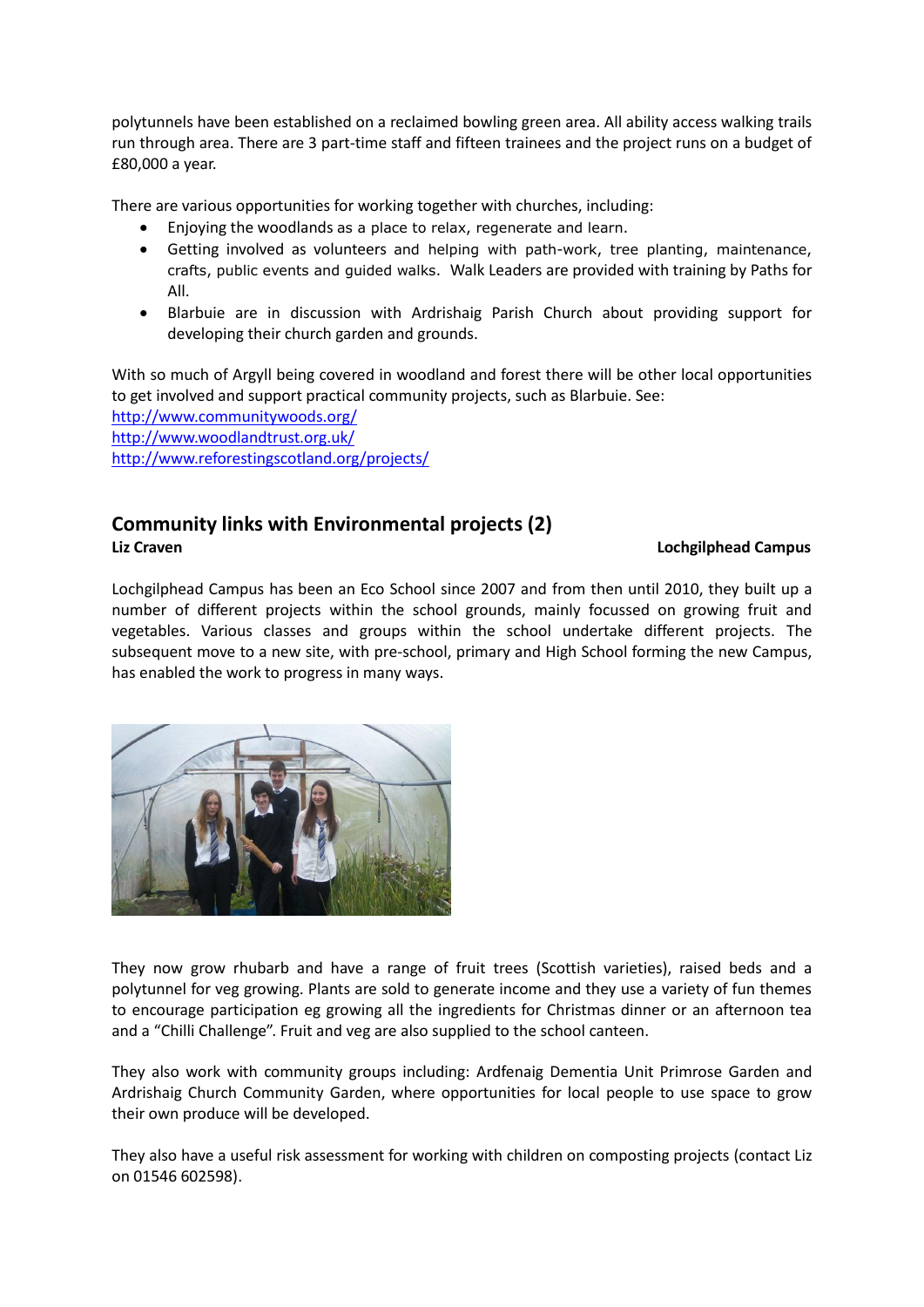# **Community links with Environmental projects (3)**

This was an opportunity to hear from all the eco-congregations represented at the Gathering, to share Eco- Congregation journeys, examples of community projects – and learn from each other.

**Christ Church Episcopal Church, Lochgilphead** are not yet registered but have church grounds that they are beginning to try manage better for wildlife. They have an area of glebe land, some of which is marshland, which has been surveyed and found to have some interesting flora and fauna. However, their graveyard is becoming overgrown due to the difficulty of finding someone to mow the area.

**Kilmartin, Glassary and Ford** have been registered as an eco-congregation for four years. They are a linked charge, with services in rotating between the different churches. Some people travel between all services and others just attend the church in their own locality. The original group who promoted eco work in the church have mostly dropped out for various reasons but a couple of people keep things going with a Fair Trade goods, particularly at Christmas and themed services.

**Ardrishaig** started out with a simple action of collecting batteries for recycling (before this service became available through shops that sell them). They participate in an Annual Beach Clean and have a garden, where fruit trees and wild flowers are grown.

Every year they also have a "Green Tea" or now a "Green Barbecue", when, as much as possible, food served is local, organic, animal-friendly and fair trade. Last year this was followed by an evening service, led by Trevor, which included Communion. A themed coffee morning in January with a stall for unwanted gifts is well supported and, together with a book (reuse) stall at the local Gala Day, serves to promote the eco work of the church.

**Netherlorn** became an eco-congregation two years ago and is made up of three parishes with five buildings. Their minister is supportive but very busy and they have a joint kirk session, which meets twice a year. It has been decided to "pilot" eco-congregation with the church at Kilbrandon and progress was described as "purposely slow" as they seek to involve the whole congregation. The Churches Check Up has been split between the Session and the Board and they ar working to put together their Action Plan by the end of May. They are lacking a project which will link to the local community and although they have a small garden, there are problems in involving others as the site slopes down to a busy main road. However, there is a local Beach Clean, organised by a commercial company, which might provide an opportunity for the link.

**St John the Divine, Oban** has recently registered. They have large, old and draughty buildings and are about to carry out major renovations, with advice from an architect and others re improving energy efficiency etc. The church does not have any land but they do their best with flower boxes etc.

**All Saints, Inveraray** is linked with Christ Church in Lochgilphead and is busy with visitors. They also have land around the church and have Inveraray Primary School next door, which is a top Eco School in Argyll and Bute. The church has a brand new heating system.

**Ardchattan** joined ECS to show solidarity with our aims, add their voice and be part of making us a stronger voice. They have one or two smaller projects, are hosting the baton and Lynda would like to accompany it to Paris!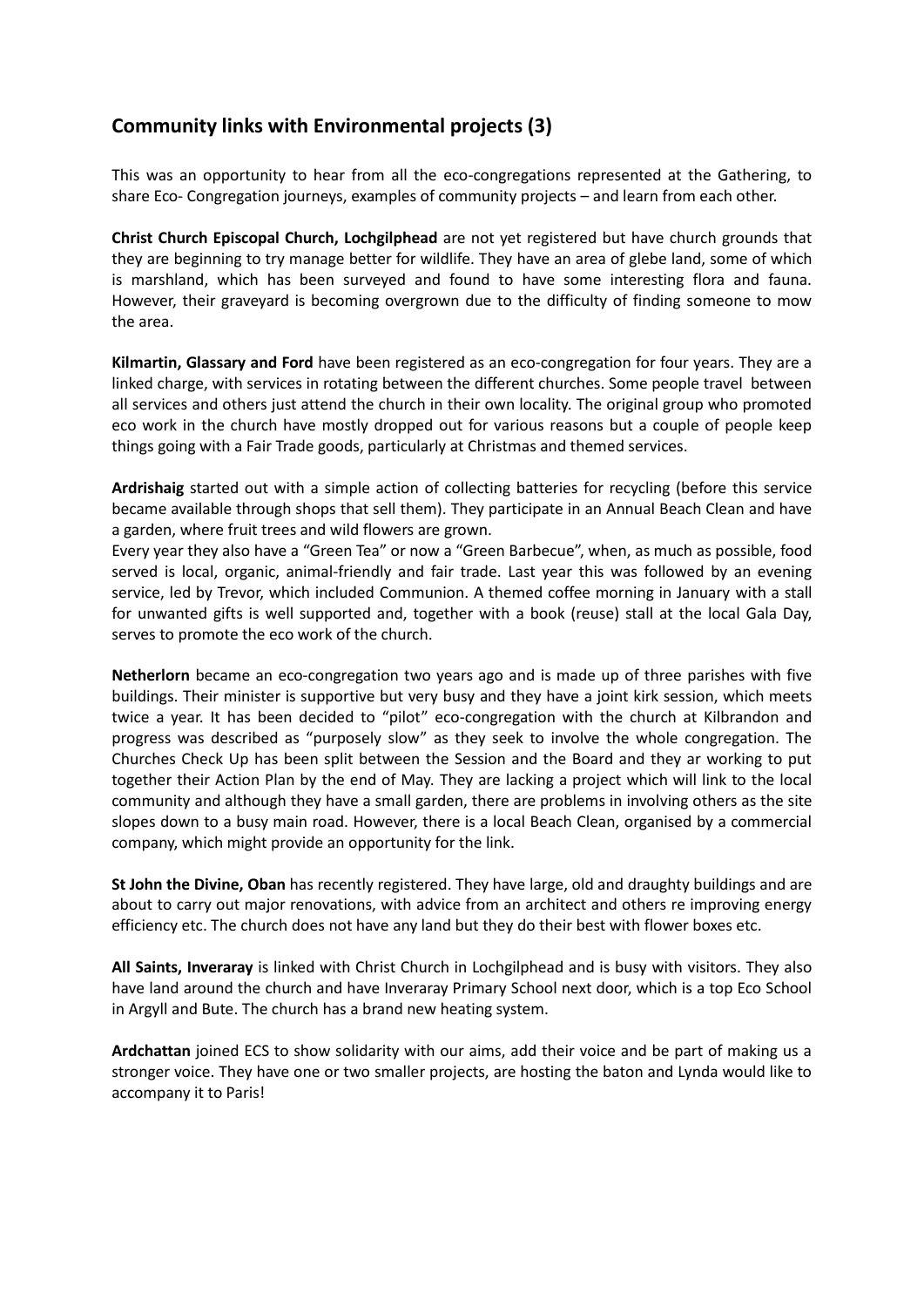# **Growing ECS in Mid Argyll – and the wider area**

In the final session participants discussed what they would like to get from the Network and how to make this happen:

The main topic for discussion was establishing a new network for congregations in the North Argyll area. It was agreed that:

- Brien Dickey (Netherlorn), Liz McNelly (St John the Divine) and Lynda Mitchell (Ardchattan) will act as an informal co-ordinating group to help establish the network
- We will pilot the new network with an initial meeting on **Monday 21st September**, hosted by St John the Divine in Oban
- There will be a need to involve other congregations in the new network area, including those that have been involved before, such as Kilmore and Oban Church of Scotland. This may also be helped by Netherlorn's minister currently being Moderator of the Presbytery
- The existing ECS contacts will be divided between the two networks, according to their locations. Margaret will send a list to both Jean Hodgson (for Mid Argyll) and to the coordinating group (for North Argyll), so that the split can be agreed.

For the existing Mid Argyll network the next meeting was planned for **Thursday 1st October** in Ardrishaig Parish Church. The topic of looking at ethical boycotts and, in particular, the question of: "Should the Church invest in fossil fuel companies?" Adrian Shaw (the Church of Scotland's Climate Change Officer) is currently exploring this question with networks across the country and would welcome feedback.

Lastly, there was discussion of how to make best use of the Baton as it travelled through Argyll, (see [http://www.ecocongregationscotland.org/get](http://www.ecocongregationscotland.org/get-involved/events/baton-relay/)-involved/events/baton-relay/) including visits to Ardrishaig Church, Lochgilphead Campus, Presbytery, South Argyll Presbyterial Guild Council Summer Rally, Ardchattan Parish and St John's Cathedral in Oban

The meeting closed with thanks to all those involved in organising the day, in particular Jean Hodgson and her team from Ardrishaig.

*MW 150610*

## **APPENDIX 1**

## **List of Particpants**

Catriona Beel All Saints, Inveraray

Lynda Mitchell Ardchattan Parish Church Morag Allward

David Carruthers Ardrishaig Parish Church Jean Hodgson Fiona MacFarlane Caroline MacLean Mary Stirling Anne Watson